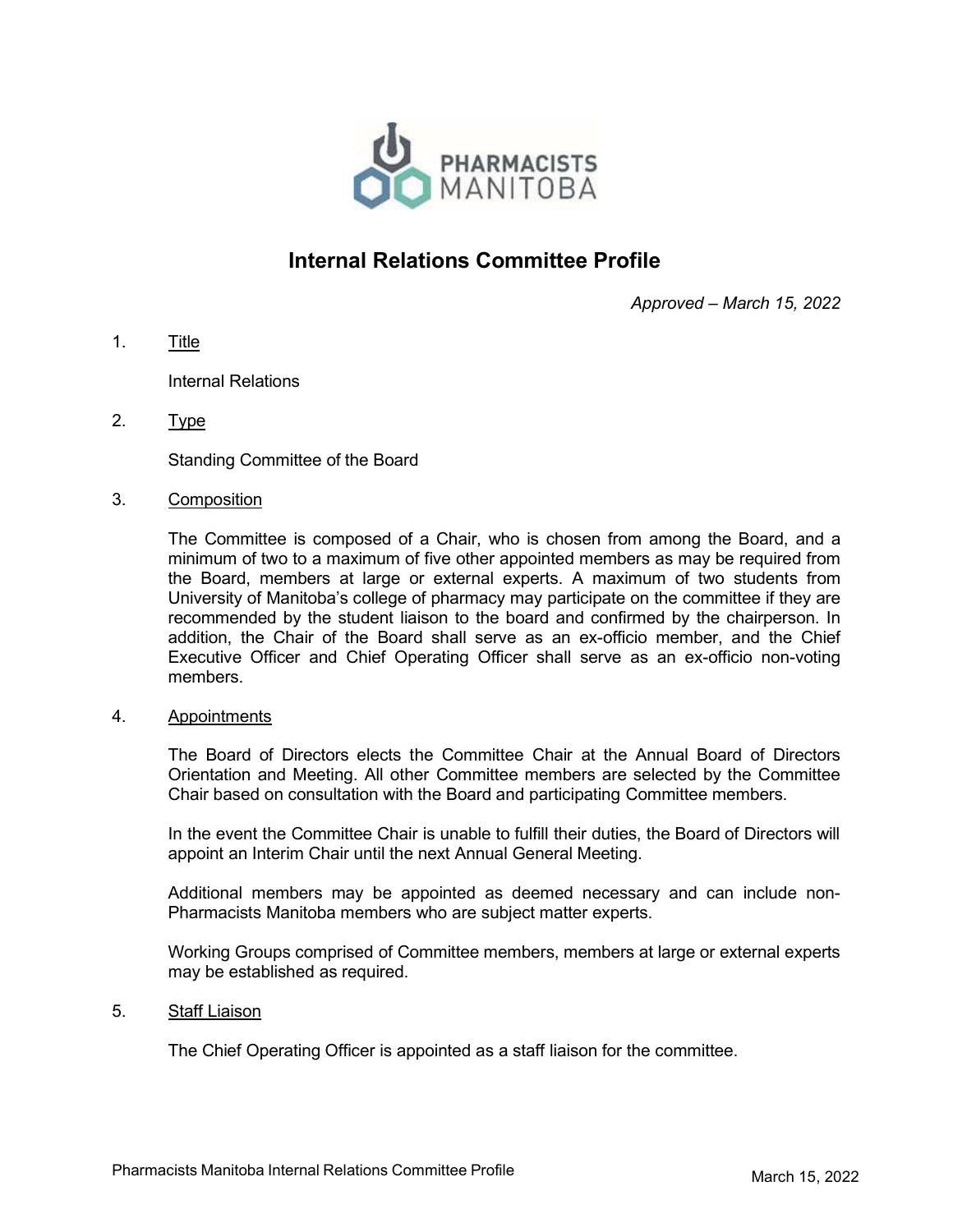# 6. Term of Office

The Committee Chair serves a term from the time of their appointment to the end of the next Board of Director Orientation and Meeting following the Annual General Meeting. All members of the Committee must be reconfirmed by the Chair annually.

## 7. Meetings

- The Committee meets at the call of the Committee Chair on a regular basis or at least 2 weeks prior to every Board meeting.
- Meetings may be conducted in person, by teleconference or by video conferencing.
- To facilitate communications, a copy of the agenda will be circulated one week in advance of each meeting to the members of the Committee.
- Quorum shall be the majority of the Internal Relations Committee members other than ex-officio members.
- In the absence of the Committee Chair, the members of the Committee shall appoint an Acting Chair.
- **•** Communication will be conducted primarily through email or by telephone when an urgent response is required.
- The Committee will adhere to all Pharmacists Manitoba By-Laws.

## 8. Reporting

- This Committee reports to the Board. Committee meeting minutes will be posted to the Virtual Boardroom within two weeks of each meeting.
- Committee reports will be provided for each Board of Director meeting as per Pharmacists Manitoba board report template.
- Urgent matters will be brought to the attention of the President and CEO immediately and as necessary.
- Reports containing specific recommendations to the Board must include possible budget implications as part of the report.

## 9. Terms of Reference

This Committee:

A. Assists the Board of Directors fulfill its obligations in respect to internal and operational issues including finance, human capital, and facilities.